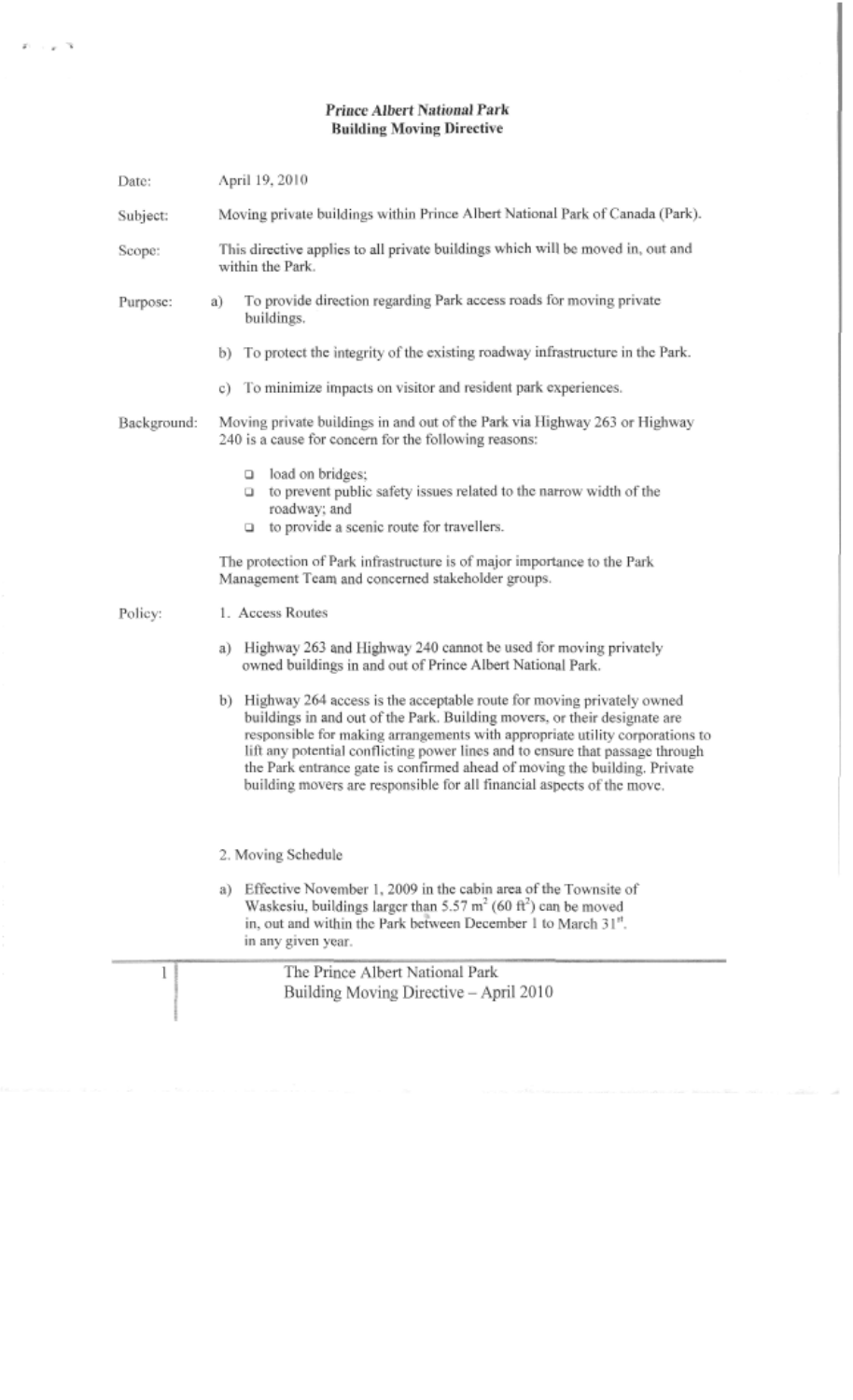- b) Effective November 1, 2009. in all other areas of the Park:
	- i) No buildings larger than  $5.57m^2$  (60 ft<sup>2</sup>) will be allowed to be moved in, out and within the Park from the Friday preceding the May long weekend through the entire May long weekend, including the holiday Monday, and,
	- ii) No building moving will be allowed on any weekend from and including the May long weekend to the September Labour Day long weekend. Building moving will be permitted Monday to Friday from the Tuesday following the May long weekend until the third Friday in June.
	- iii) Given the congestion caused by tourism during the summer season, no building and structure moving in Waskesiu will be permitted past the third Friday in June until after the entire September Labour Day long weekend. Building moving in all other areas of the Park, during this time period, will require written permission from the Superintendent.
- c) Funding of \$8.2 million was provided through the Government of Canada's Economic Action Plan to improve the road infrastructure in the townsite of Waskesiu in the years 2009/2010. Recognizing that the resurfacing wil! be done in stages, the moving schedule outlined in Point 2 a) of this directive shall apply to all areas of the townsite as paving work is completed in each area and 2 b) will no longer apply.
- d) Where weather conditions warrant, additional building moving bans or extensions may be put into effect, at the discretion of the Park Superintendent. Superintendent discretion for building moving is required in order to preserve the integrity of Prince Albert National Park infrastructure and for reasons of public safety. Building and structure moving contractors will he advised by Townsite Staff when moving bans and discretionary authority are in force.

#### 3. Cabins/Cottages

- a) Cabins are to be moved in, out and within the Park via Tamarack Street.
- **b.)** Cottages are to be moved in, out and within the Park on routes as prescribed by Parks Canada Townsite staff.
- 4. Notification and Contact Information

The Townsite Office must be notified of all buildings moving in, out and within Prince Albert National Park. Townsite staff will provide moving directions to building movers and building owners. Call 663-4520 or 663-4501 to contact Townsite staff.